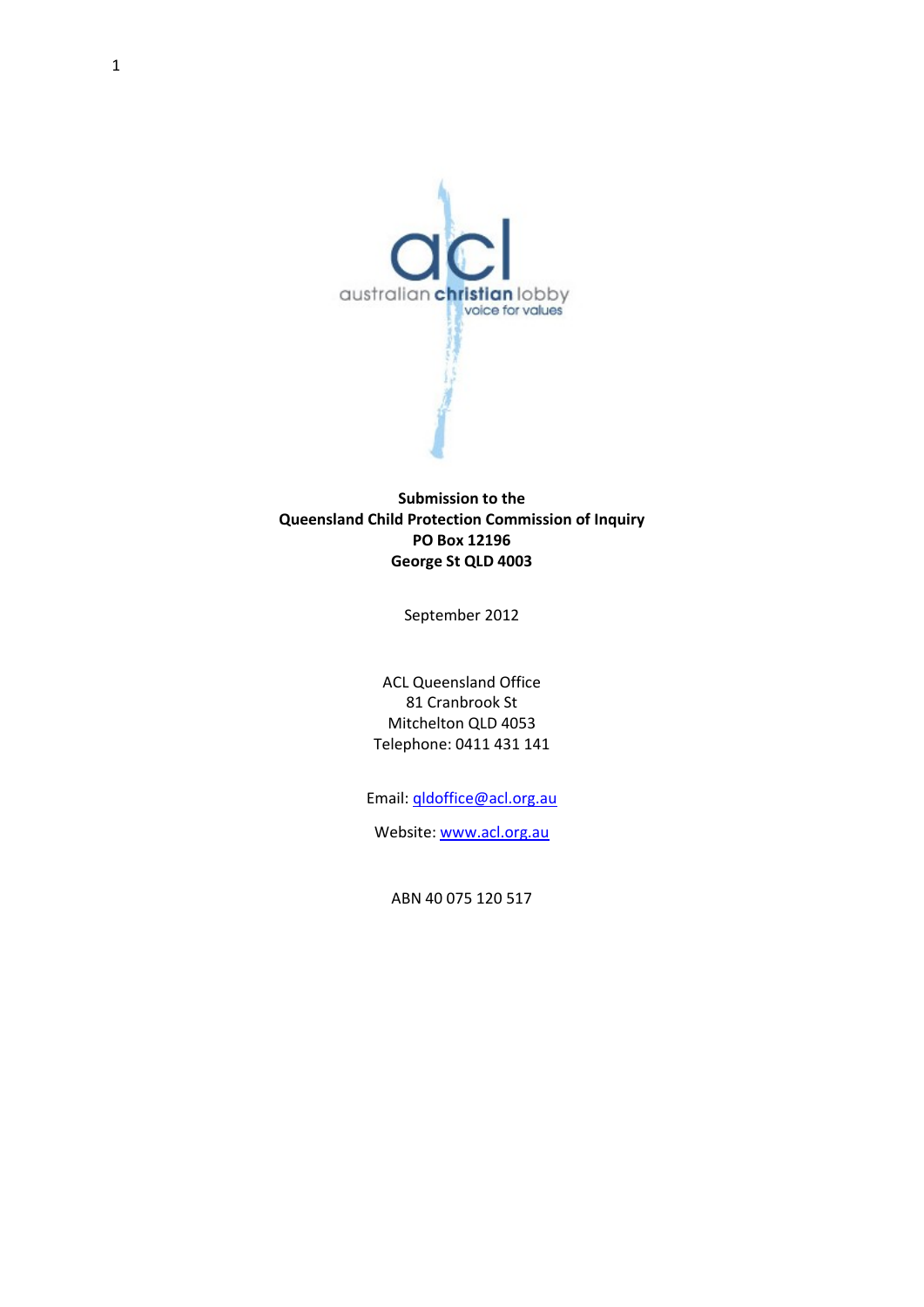# **Contents**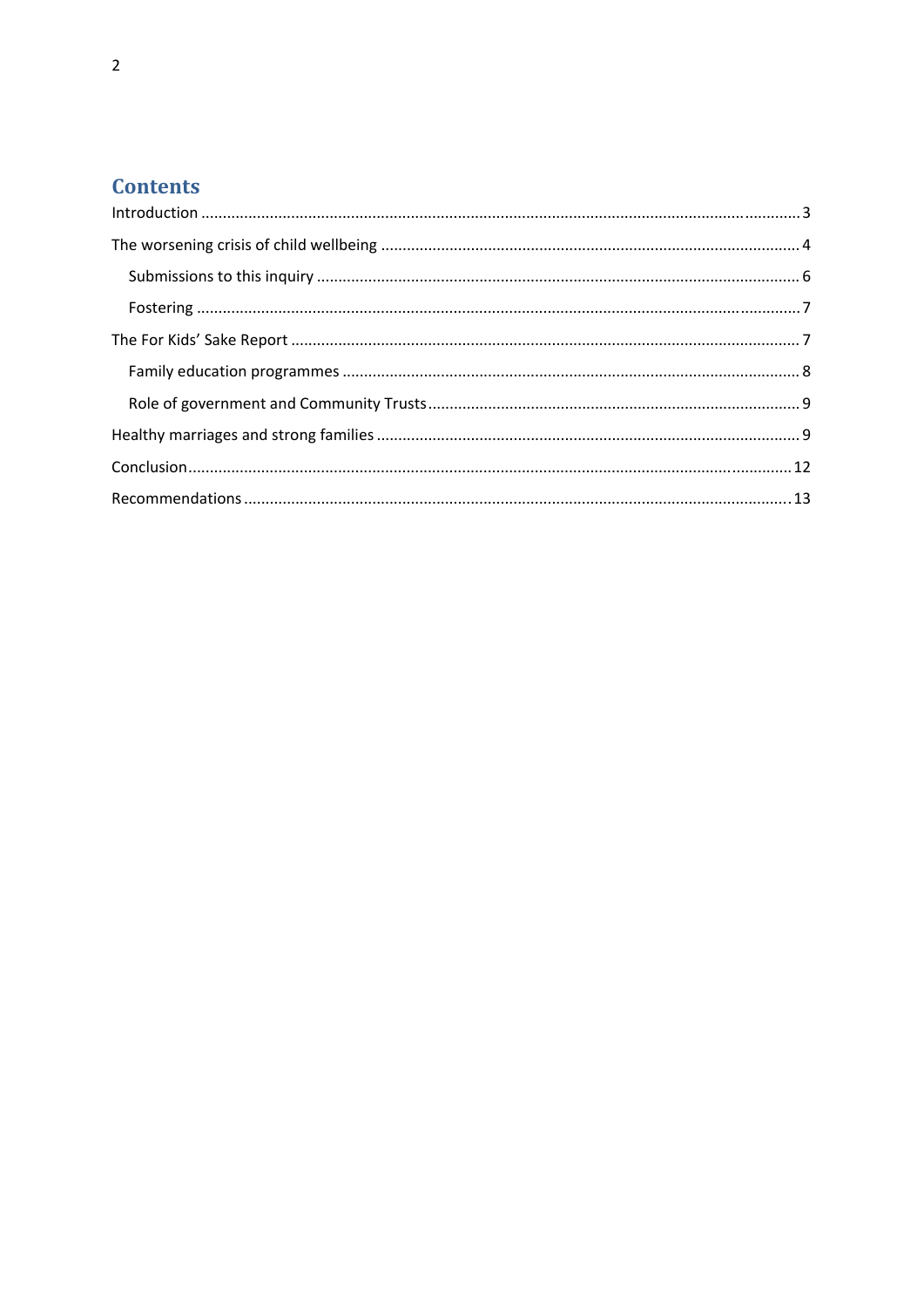# <span id="page-2-0"></span>**Introduction**

The Australian Christian Lobby (ACL) welcomes this opportunity to make a submission to the Queensland Child Protection Commission of Inquiry.

ACL has a strong interest in advocating for the wellbeing of children. A key part of ACL's business is lobbying on policies which affect families and children, and ACL has a long history of lobbying for policies at both state and federal level which promote the best interests of the child.

The principle of "best interests of the child" is fundamental in family law, both in Australia and internationally. Article 3 of the UN Convention on the Rights of the Child states:

*In all actions concerning children, whether undertaken by public or private social welfare institutions, courts of law, administrative authorities or legislative bodies, the best interests of the child shall be a primary consideration.*[1](#page-2-1)

The Australian *Family Law Act 1975* also emphasises this principle.[2](#page-2-2) In situations involving children, the best interests of the child is considered to be "*the* **paramount consideration**".[3](#page-2-3)

This is also enounced in the Queensland *Child Protection Act* in section 5A,<sup>[4](#page-2-4)</sup> following the Crime and Misconduct Commission's 2004 report, which recommended such a section be inserted.[5](#page-2-5)

ACL believes that government has a responsibility to protect society's most vulnerable, including children. A just society will value its children, protect them, maintain a family friendly society, and encourage laws which facilitate a safe environment for children. Where adults fail and children are harmed, laws will provide support and protection for these children to the greatest possible extent.

In September 2011, an ACL‐commissioned report into the wellbeing of children in Australia was published by the University of Sydney. Produced by prominent family law academic Professor Patrick Parkinson, *For Kids' Sake*<sup>[6](#page-2-6)</sup> examined the state of children's wellbeing and confirmed the worsening situation of Australia's children over the past 12 years in spite of increasing State and Commonwealth funding of programmes designed to address the child protection crisis. It made a number of important recommendations which, if implemented, could address the root causes of this and create communities which support healthy families, and thus healthy children.

*For Kids' Sake* will form a major part of this submission's discussion and recommendations, and is attached for the Committee's consideration.

A key issue raised in *For Kids' Sake*, and the focus of this submission, is the importance of healthy marriages and couple relationships. Prevention must be the focus of child protection policy, and the most important factor in preventing poor child wellbeing is the strengthening of relationships before

<span id="page-2-1"></span> $1$ Article 3(1), Convention on the Rights of the Child.

<span id="page-2-2"></span><sup>&</sup>lt;sup>2</sup> E.g., section 61DA requires the court to consider the best interests of the child when deciding whether to make a parenting order.

<span id="page-2-4"></span>

<span id="page-2-6"></span><span id="page-2-5"></span>

<span id="page-2-3"></span><sup>&</sup>lt;sup>3</sup> See sections 60CA, 65AA, 67V, 67L, Family Law Act 1975. Emphasis added.<br><sup>4</sup> Section 5A, *Child Protection Act 1999.*<br><sup>5</sup> CMC (2004), *Protecting Children*, Recommendation 7.45, p 221.<br><sup>6</sup> Professor Patrick Parkinson ( *and Young People*, University of Sydney, http://www.acl.org.au/wp‐[content/uploads/2011/09/FKS](http://www.acl.org.au/wp-content/uploads/2011/09/FKS-ResearchReport11.pdf)‐ [ResearchReport11.pdf](http://www.acl.org.au/wp-content/uploads/2011/09/FKS-ResearchReport11.pdf).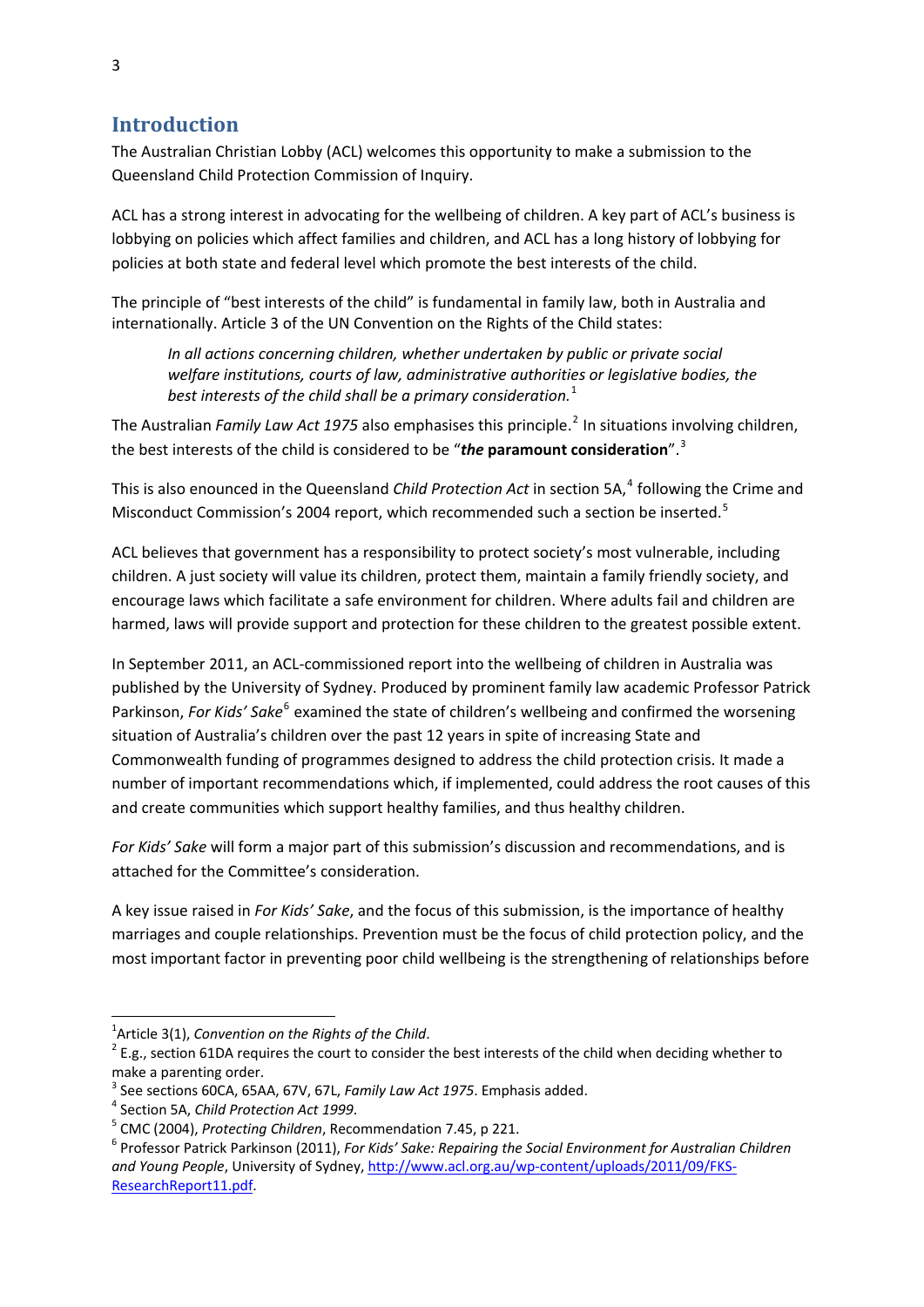<span id="page-3-0"></span>a couple has children. Research shows strongly that children fare best when they are raised in families headed by their biological parents who are in stable, committed marriages.

The most important aspect of protecting the best interests of the child must be focusing on encouraging healthy couple relationships, especially marriage, which creates a safe environment for children.

This submission will argue that government needs to resist political correctness which prevents a public policy focus on fostering marriage.

## **The worsening crisis of child wellbeing**

Despite major inquiries into child wellbeing by Forde in 1999 and the Crime and Misconduct Commission in 2004, the crisis in child abuse and neglect has worsened. The increase in poor outcomes for children is discussed below. It is clear that the implementation of the recommendations of these reports have not improved the situation for children. Continuation of the *status quo* is clearly unacceptable.

It is a time a different approach is taken. This must emphasise the need for prevention, as prevention is a far preferable option. Of all the recommendations of past inquiries, not enough emphasis has been placed on fostering healthy marriages.

Issues related to the wellbeing of children are never far from the news. In August, reporting on this inquiry, *The Australian* ran a story that almost a quarter of Queensland's children "will be known to child safety authorities by the end of the year".<sup>[7](#page-3-1)</sup> The number of suspected child abuse notifications is a shocking 112,000 in Queensland, more than triple the number eight years ago, and 7,123 court orders were made relating to child safety last year alone.<sup>[8](#page-3-2)</sup> The number of children in care in the state is over 8,000. In comparison, there are about 5,000 adult prisoners in Queensland.

Another story in *The Australian* reported an increasing number of children in out‐of‐home care, nearly 38,000 by June in 2011 throughout the country, again much larger than an adult prisoner population of 2[9](#page-3-3),000.<sup>9</sup> According to the article, 65 per cent of the \$2.8 billion Australia spends on child protection services is funding for out‐of‐home care. These alarming figures reflect a serious problem for Australian children and families, and the problem is worsening.

While the problem is widely known and has been reported in the national media, a deeper look shows that the surface has barely been scratched. Professor Parkinson's research reveals a range of serious problems faced by children today that are largely overlooked. While Australia ranks very highly on some measures, such as education, physical and economic wellbeing, low death rates

<span id="page-3-1"></span><sup>7</sup> Petrina Berry (August 13, 2012), 'One in four Qld kids 'will be reported', *AAP*, [http://www.theaustralian.com.au/news/breaking](http://www.theaustralian.com.au/news/breaking-news/child-protection-inquiry-resumes-in-qld/story-fn3dxiwe-1226448821688)‐news/child‐protection‐inquiry‐resumes‐in‐qld/story‐

<span id="page-3-2"></span>fn3dxiwe‐[1226448821688](http://www.theaustralian.com.au/news/breaking-news/child-protection-inquiry-resumes-in-qld/story-fn3dxiwe-1226448821688). <sup>8</sup> Michael Madigan (August 14, 2012), 'Children's residential costs revealed as inquiry opens', *The Courier‐Mail*, [http://www.couriermail.com.au/news/queensland/childrens](http://www.couriermail.com.au/news/queensland/childrens-residential-costs-revealed-as-inquiry-opens/story-e6freoof-1226449552089)-residential-costs-revealed-as-inquiry-<br>opens/story-e6freoof-1226449552089.

<span id="page-3-3"></span><sup>&</sup>lt;sup>9</sup> Rosanne Barrett (August 18, 2012), 'Incresing numbers of children are staying in care for longer', *The Australian*, [http://www.theaustralian.com.au/news/nation/incresing](http://www.theaustralian.com.au/news/nation/incresing-numbers-of-children-are-staying-in-care-for-longer/story-e6frg6nf-1226452912499)‐numbers‐of‐children‐are‐staying‐in‐care‐ for‐longer/story‐e6frg6nf‐[1226452912499.](http://www.theaustralian.com.au/news/nation/incresing-numbers-of-children-are-staying-in-care-for-longer/story-e6frg6nf-1226452912499)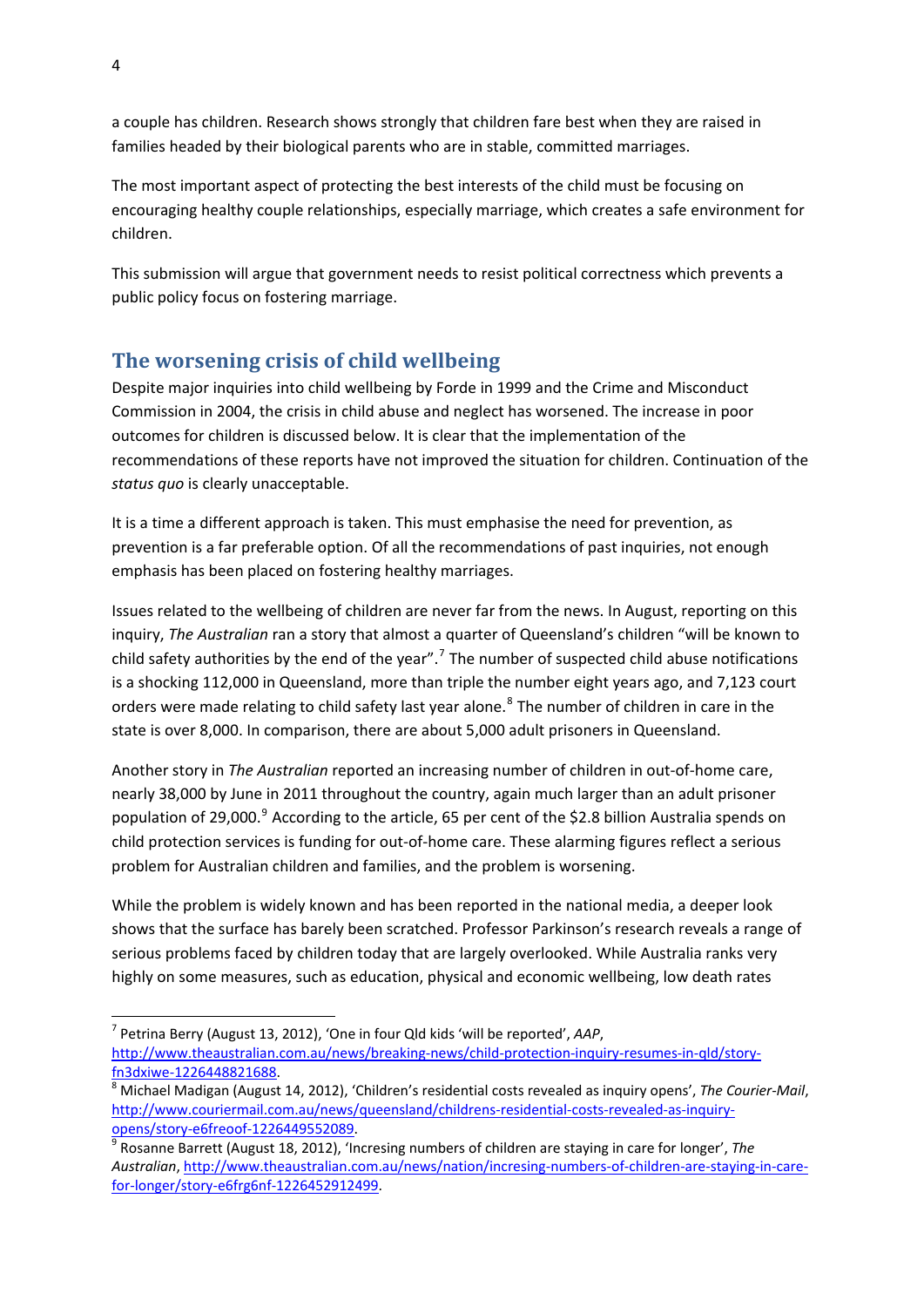among infants and children, and other similar measures of a nation's affluence or overall wellbeing, Parkinson says that these positive trends can "disguise increasingly serious problems" for many children, with "the situation... deteriorating at an extraordinarily rapid pace".<sup>[10](#page-4-0)</sup>

Professor Parkinson notes the increasing rates of notifications of childhood abuse and neglect.<sup>[11](#page-4-1)</sup> Changes in reporting requirements make it difficult to compare from year to year, but a steady increase over 12 years from 103,302 notifications in 1998‐99 to nearly 340,000 in 2008‐09 reflect the growing problem.[12](#page-4-2) 27% of children in the state are "known to Community Services", according to a report of Community Services in NSW.<sup>[13](#page-4-3)</sup>

The number of children in out-of-home care has also increased rapidly. In Queensland, the rate of children in out‐of‐home care is 6.8 per 1,000, a steady increase over the years since 1997, in which the rate was only 2.5 per 1,000. The same trend is seen in every state and territory, and is as high as 9.9 in NSW.

But the problems go beyond cases of abuse and children being removed from their homes. Chapter 2 of the *For Kids' Sake* report is titled "Adolescent Mental Health and Risky Behaviour".[14](#page-4-4) The chapter reveals a shocking rate of mental and psychological problems for young people.

For example, 26 per cent of people between 16 and 24 have a mental disorder, and 40 per cent have experienced a mental disorder at some point in their lives.<sup>[15](#page-4-5)</sup> A further 24 per cent who have never experienced a mental disorder are experiencing "moderate to severe psychological distress".<sup>[16](#page-4-6)</sup> This is a shocking 1 in 2 children who are currently suffering from some sort of mental or psychological problem.

Unsurprisingly, rates of self‐harm have increased along with these mental and psychological problems. There was a 66 per cent increase in hospitalisation due to self‐harm for boys and girls between 12 and 14 in the ten years from 1996 to 2006.<sup>[17](#page-4-7)</sup> The same period saw a 76 per cent increase for 15-17 year olds.<sup>[18](#page-4-8)</sup> The rate is nearly four times higher for girls than for boys.<sup>[19](#page-4-9)</sup>

The Report cites data from Queensland showing an increase in suicide among 15‐17 year olds in that state, from 3.7 per 100,000 in [20](#page-4-10)04 to more than double that  $-8.4$  per 100,000 – in 2007.<sup>20</sup>

Clearly there are serious problems with mental illness and psychological problems which are rapidly increasing alongside cases of abuse and out‐of‐home care. There are also increasing rates of risky behaviour among children. Parkinson reports alarming rates of binge drinking among youth,<sup>[21](#page-4-11)</sup>

<span id="page-4-1"></span><span id="page-4-0"></span><sup>&</sup>lt;sup>10</sup> Parkinson (2011), For Kids' Sake, p 16.

<sup>&</sup>lt;sup>10</sup> Parkinson (2011), *For Kids' Sake*, p 16.<br>
<sup>11</sup> Parkinson (2011), *For Kids' Sake*, pp 17-21.<br>
<sup>12</sup> Parkinson (2011), *For Kids' Sake*, p 17.<br>
<sup>13</sup> Parkinson (2011), *For Kids' Sake*, p 18.<br>
<sup>14</sup> Parkinson (2011), *F* 

<span id="page-4-2"></span>

<span id="page-4-3"></span>

<span id="page-4-4"></span>

<span id="page-4-5"></span>

<span id="page-4-6"></span>

<span id="page-4-7"></span>

<span id="page-4-8"></span>

<span id="page-4-9"></span>

<span id="page-4-10"></span>

<span id="page-4-11"></span>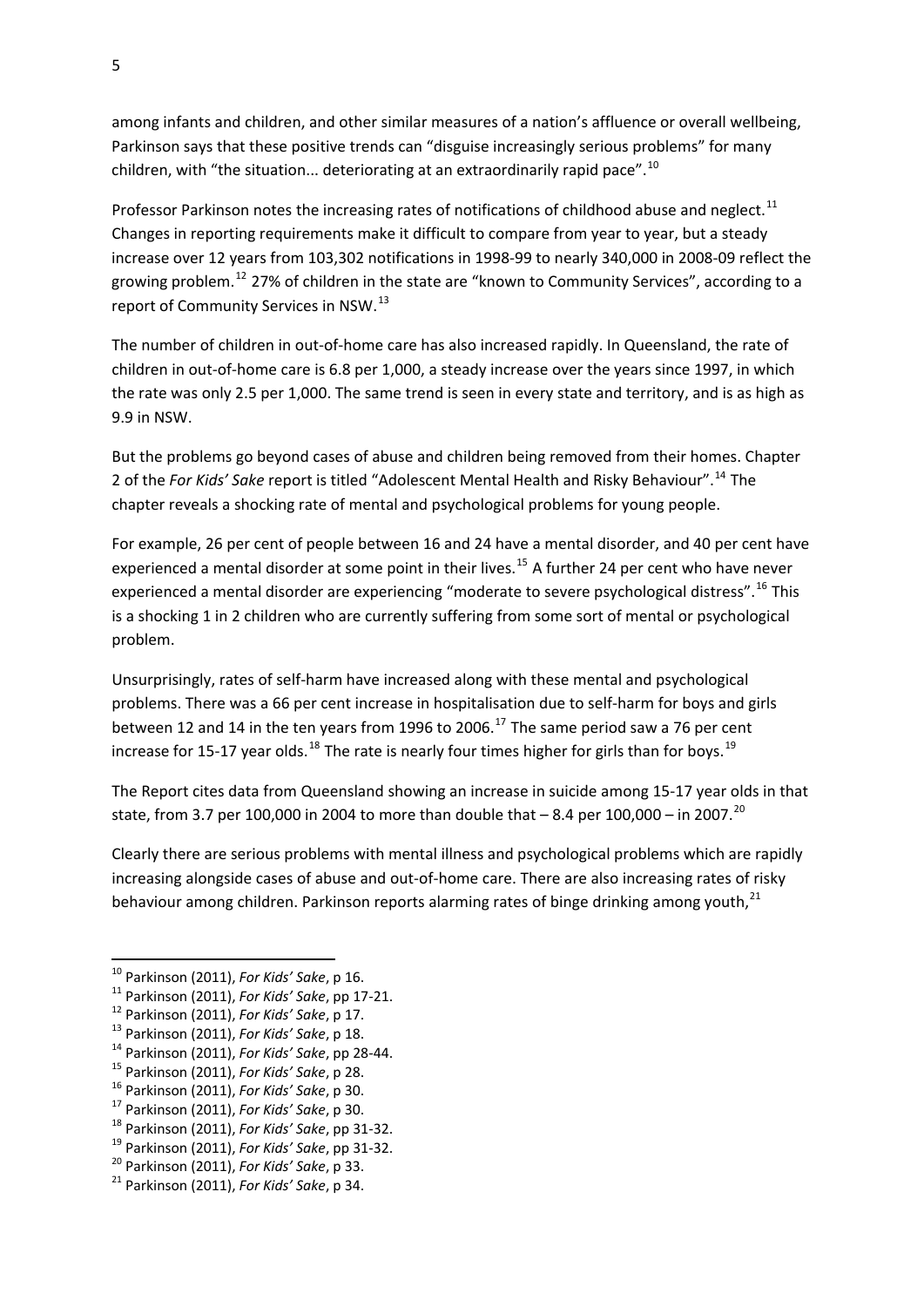<span id="page-5-0"></span>juvenile offending,<sup>[22](#page-5-1)</sup> and risky sexual behaviour.<sup>[23](#page-5-2)</sup> Unwanted sex has increased in recent years,<sup>[24](#page-5-3)</sup> as have sexually transmitted infections<sup>[25](#page-5-4)</sup> and teenage pregnancy.<sup>[26](#page-5-5)</sup>

## **Submissions to this inquiry**

Submissions and statements from witnesses in this inquiry have identified particular problems with the present system, beyond the high number of children affected. One of the issues with the system is its adversarial nature. Children are often removed from violent family situations for the sake of their protection. However, the threat, real or perceived, of having children removed by the authorities does not encourage families to seek assistance when they are in need.

Children may also be reluctant to seek support from authorities if they fear being removed from their parent when that is not what is required. Children suffering abuse want a relationship to be restored rather than broken.

The removal of children from their homes must be a last resort, and parents and children must be encouraged to seek help without fear of being reported or having their families torn apart.

The system also has a tendency to focus on more "visible" forms of harm such as physical or sexual abuse. Emotional abuse and neglect are more difficult to identify but may be more prevalent.

One issue that arises once children are taken into out-of-home care is the transition problems they face when they turn 18 and leave custody. Some young people, including those with intellectual or other disabilities, are discharged when they become legal adults with no transition plan in place to help them adjust to caring for themselves. Cases were cited in some of the submissions noting this widespread problem.

A report by the CREATE Foundation, Australia's peak body representing children in out‐of‐home care, $^{27}$  $^{27}$  $^{27}$  emphasises this problem, focusing on the need for young people to have leaving plans. Some of the more alarming figures from the report include:

- 50 per cent of young people in care had to leave their placement on turning 18;
- 40 per cent of those young people didn't know where they were going to live on leaving;
- 34.7 per cent overall had "experienced periods of homelessness in their first year of independence for an average of 31 days;
- Over half (53.7 per cent) were wholly depending on Centrelink payments;
- [28](#page-5-7).5 per cent were unemployed. $^{28}$

Support must be given to help young people, now "adults" according to the law, to adjust to society. Training and counselling should be provided to help enable young people to become independent from state care, and assistance given until then.

<span id="page-5-3"></span>

<span id="page-5-4"></span>

<span id="page-5-5"></span>

<span id="page-5-7"></span><span id="page-5-6"></span>

<span id="page-5-2"></span><span id="page-5-1"></span><sup>&</sup>lt;sup>22</sup> Parkinson (2011), *For Kids' Sake*, p 39.<br><sup>23</sup> Parkinson (2011), *For Kids' Sake*, pp 35-38.<br><sup>24</sup> Parkinson (2011), *For Kids' Sake*, p 36.<br><sup>25</sup> Parkinson (2011), *For Kids' Sake*, pp 35-36.<br><sup>25</sup> Parkinson (2011), *F Plan? Campaign*, [http://www.create.org.au/files/file/CREATE\\_ReportCard2011webR211.pdf](http://www.create.org.au/files/file/CREATE_ReportCard2011webR211.pdf), p 12.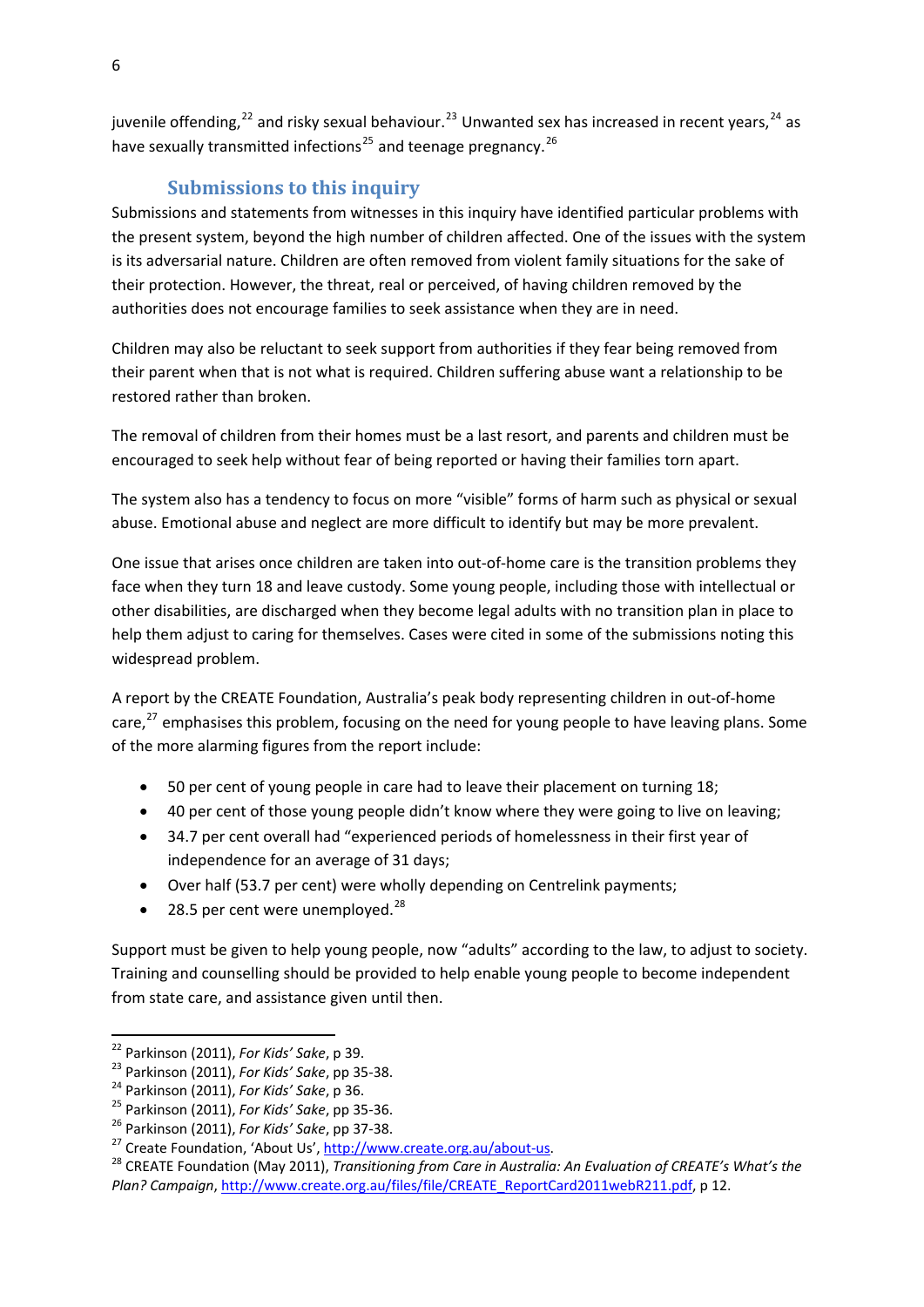<span id="page-6-0"></span>The system should also improve relationships between case workers and families. Parents and children should be given the opportunity to build trust with case workers who are dedicated to improving relationships between parents and children.

#### **Fostering**

Part of this inquiry is into the success of the CMC report into foster care abuse. One of the CMC's recommendations is that the Department of Child Safety (DCS) "evaluate research into the effect of reunification or permanency planning on children".<sup>[29](#page-6-1)</sup> Their reason for this recommendation is:

*Currently there is limited Australian research on the effects of reunification or permanency planning on children. Although there now appears to be growing interest in permanency planning in Queensland, the concerns about including an adoption option in permanency planning legislation suggests that any change need to be evidence‐based and to consider the specific concerns of the Indigenous community.*[30](#page-6-2)

They state that "any decisions about a child should be based on the best interests of the child".  $31$ This is consistent with the *Child Protection Act 1999*, which, following the CMC report, now contains section 5A, which states that the "main principle for administering" the Act is "that the safety, wellbeing and best interests of a child are paramount".<sup>[32](#page-6-4)</sup>

### **The For Kids' Sake Report**

It is clear that the current system is, in the words of UQ Law Professor Heather Douglas, an "absolutely unsustainable model".<sup>[33](#page-6-5)</sup> Although there is no clear or easy solution, it is necessary to consider alternative approaches, especially those that focus on prevention and strengthening marriage. Although in the current social climate there is a reluctance to speak in favour of marriage as a better alternative for children, as opposed to cohabitation, single parenthood, or same‐sex parenthood, healthy marriages are better for children and it is essential that this truth be acknowledged.

Protecting the wellbeing of children must involve building strong marriages and families, but it involves more than that as well. All families, regardless of how much difficulty they face, and regardless of how "intact" or "broken down" they are or of their financial wellbeing, should be able to seek support within their community. Building strong communities which foster this kind of support for struggling families is equally important in protecting the wellbeing of children as is strengthening families.

The *For Kids' Sake* report was published in September 2011. Its author, Professor Patrick Parkinson, is one of the country's leading experts on family law, and also brings years of experience as a family law practitioner. His report documents alarming figures about the state of children's wellbeing in

<span id="page-6-1"></span><sup>&</sup>lt;sup>29</sup> CMC (2004), Protecting Children, Recommendation 7.44, p 219.

<span id="page-6-3"></span>

<span id="page-6-5"></span><span id="page-6-4"></span>

<span id="page-6-2"></span><sup>&</sup>lt;sup>30</sup> CMC (2004), *Protecting Children*, p 219.<br><sup>31</sup> CMC (2004), *Protecting Children*, p 219.<br><sup>32</sup> Section 5A, *Child Protection Act 1999*.<br><sup>33</sup> Rosanne Barrett (August 18, 2012), 'Incresing numbers of children are stayin *Australian*.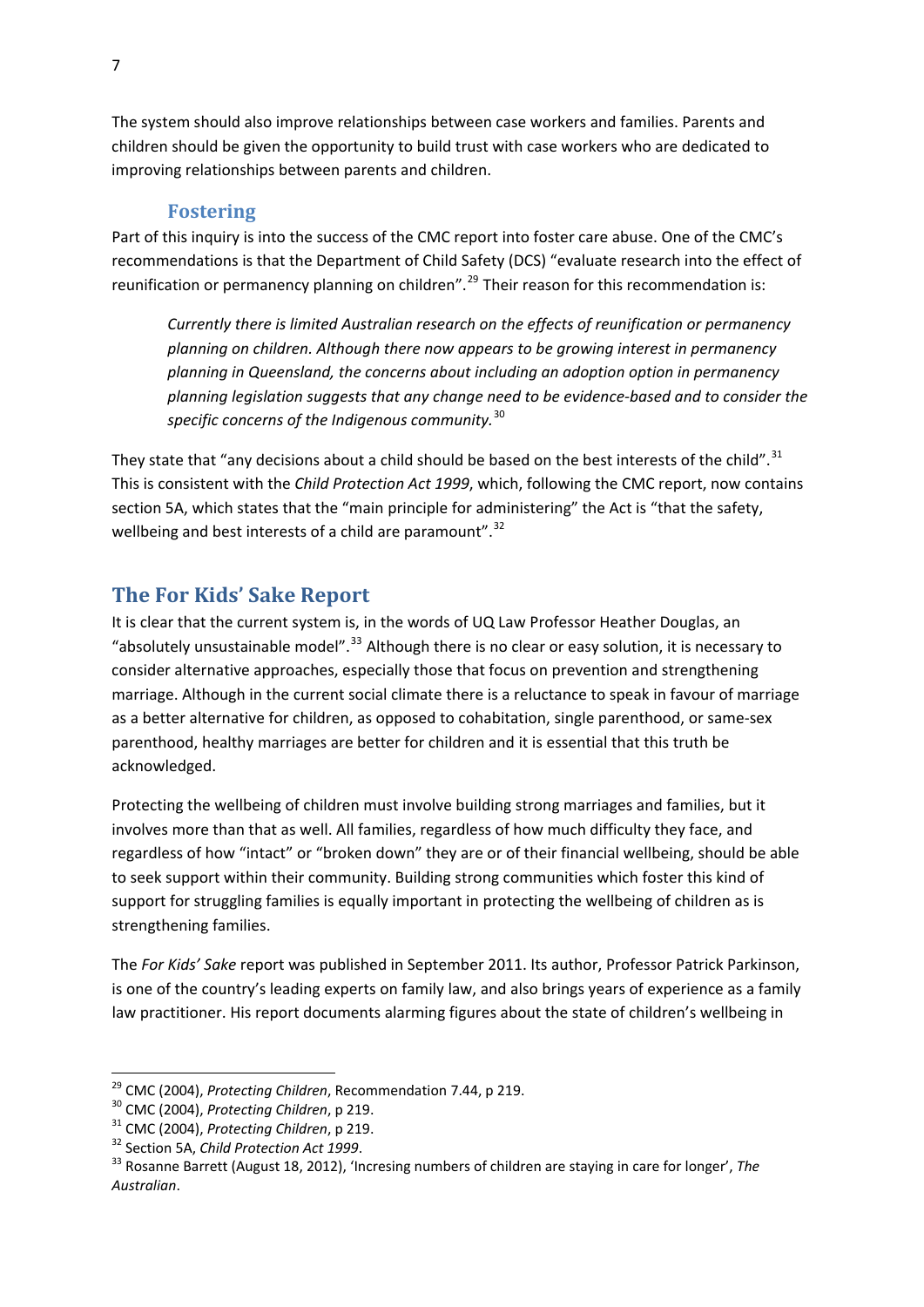<span id="page-7-0"></span>Australia, examines some of the causes, discusses the need to strengthen families and whole communities as a way of addressing the root of the problem, and makes several recommendations.

Regarding the report, this submission looks first at Parkinson's discussion of family education programmes, then at Community Trusts and the role of government, and finally at the importance of marriage for protecting children's wellbeing.

#### **Family education programmes**

Parkinson discusses at length the need for family education programs. He says:

*One great need is to provide education programs about family life which will help address the knowledge deficits across the community through lack of healthy modelling in people's families of origin...*[34](#page-7-1)

He proposes a "major new initiative in providing community-based education programs for couple relationships and parent-child relationships<sup>"[35](#page-7-2)</sup> and recommends employing trained volunteers along with some professionals.

Governments at both state and federal level "need only play a very limited role in facilitating these programs", with its two main roles being grants to counselling organisations for their development and advertising and promoting the programmes to the community.<sup>[36](#page-7-3)</sup>

Although education for couples may go some way to help reduce family conflict, when family conflict does occur there is still a need for support at this later stage. In Chapter 7, titled "A Community of Neighbours",<sup>[37](#page-7-4)</sup> Professor Parkinson argues that:

*There is also a need for programs that will support parents through tough times, and help parental resilience... Family support programs are relatively low‐cost services that help reduce the risk of child abuse and neglect. They also fulfil an important role in reducing social isolation and advancing social inclusion.*[38](#page-7-5)

Parkinson emphasises the importance of volunteers in these programmes, adding that there would be "benefits not only for recipients of services, but in building cohesive and supportive communities."[39](#page-7-6)

Parkinson stresses throughout these chapters the importance of volunteers, citing Kids Hope Australia, a World Vision programme which partners local churches and primary schools. Churches provide volunteer mentors to vulnerable primary school children who spend time weekly with the children one‐on‐one. Parkinson gives other examples of such programmes and stresses the importance of becoming a "community of neighbours", and offered the example of Windale, New South Wales, as a community which benefited immensely from programs including parenting classes and other programmes which work with young children and isolated mothers. Windale went from

<span id="page-7-1"></span><sup>&</sup>lt;sup>34</sup> Parkinson (2011), For Kids' Sake, p 11.

<span id="page-7-4"></span><span id="page-7-3"></span>

<span id="page-7-2"></span><sup>&</sup>lt;sup>35</sup> Parkinson (2011), *For Kids' Sake*, p 11.<br><sup>36</sup> Parkinson (2011), *For Kids' Sake*, p 11.<br><sup>37</sup> Parkinson (2011), *For Kids' Sake*, Chapter 7, pp 88-100.<br><sup>38</sup> Parkinson (2011), *For Kids' Sake*, p 12.<br><sup>39</sup> Parkinson (2

<span id="page-7-5"></span>

<span id="page-7-6"></span>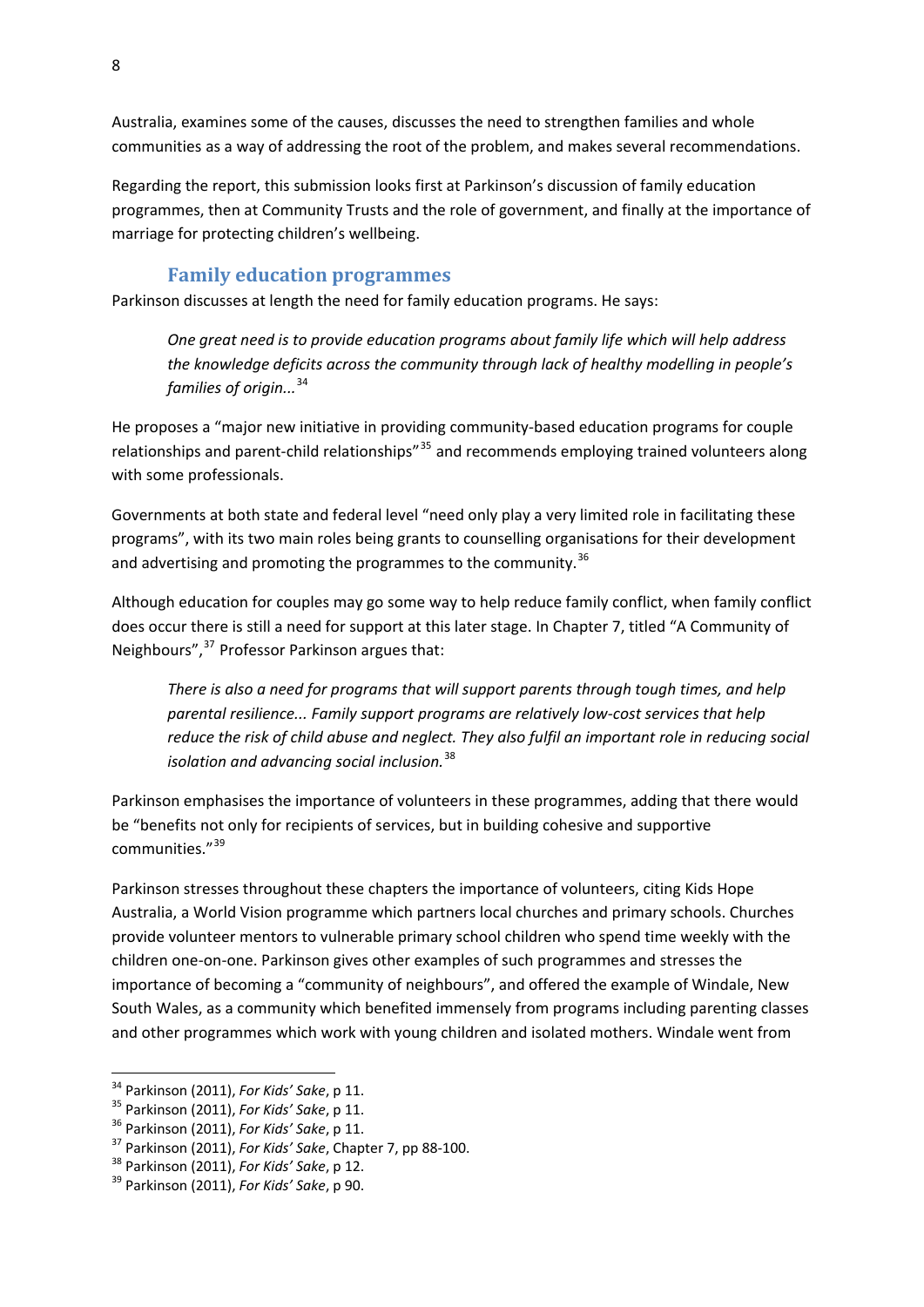<span id="page-8-0"></span>being in the worst one per cent of suburbs in New South Wales to the top 25 per cent in only four years, and "shows what can be achieved with a sustained and co-ordinated effort at community renewal".<sup>[40](#page-8-1)</sup>

#### **Role of government and Community Trusts**

Parkinson says we need a "partnership between government, professional organisations and local communities to support families and children." As the Council of Australian Governments has said, "Families, communities, governments, business and services all have a role. And we need to work together."<sup>[41](#page-8-2)</sup>

Part of Parkinson's strategy involves decreasing the reliance on governments, as when funding for projects like those in Windale ceases, often the advances made are undone. He suggests that people are willing to support local charities if the right structures are in place. The role for government, then, is to install the structures which will encourage communities to rely less on government funding.<sup>[42](#page-8-3)</sup>

To this end, Parkinson recommends the establishment of Community Trusts in as many Local Government Areas as possible, allowing for tax‐deductible donations from within the community to support non‐profits and facilitate programmes such as those discussed. They would fund education, counselling and support programs to build local communities which are supportive of the wellbeing of children.<sup>[43](#page-8-4)</sup> He recommends that they are independent from but work cooperatively with local Councils.

In chapter 8, Parkinson recommends that governments need to govern "with a light touch". He argued that this is consistent with the Federal Government's reform agenda in establishing the ACNC – reducing the regulatory burden faced by NFPs. It would be likewise important to reduce the regulatory burden of the Trusts and community programmes operating to address children's wellbeing in local communities.<sup>[44](#page-8-5)</sup>

Although Parkinson recommends decreasing the reliance of communities and families on government, there is a vital role for government to invest in strengthening families. As Parkinson states,

*It is important therefore, that governments and in particular the Federal Government, invest in building community capacity to strengthen family relationships and to support vulnerable families.*[45](#page-8-6)

## **Healthy marriages and strong families**

This emphasis on the importance of strong family relationships is a common thread throughout the *For Kids' Sake* report. Strong family relationships have at their foundation strong couple

<span id="page-8-1"></span><sup>&</sup>lt;sup>40</sup> Parkinson (2011), For Kids' Sake, p 92.

<span id="page-8-4"></span><span id="page-8-3"></span>

<span id="page-8-2"></span><sup>&</sup>lt;sup>41</sup> Parkinson (2011), For Kids' Sake, p 75.<br><sup>42</sup> Parkinson (2011), For Kids' Sake, p 92.<br><sup>43</sup> Parkinson (2011), For Kids' Sake, pp 93-98.<br><sup>44</sup> Parkinson (2011), For Kids' Sake, p 101.<br><sup>45</sup> Parkinson (2011), For Kids' Sak

<span id="page-8-5"></span>

<span id="page-8-6"></span>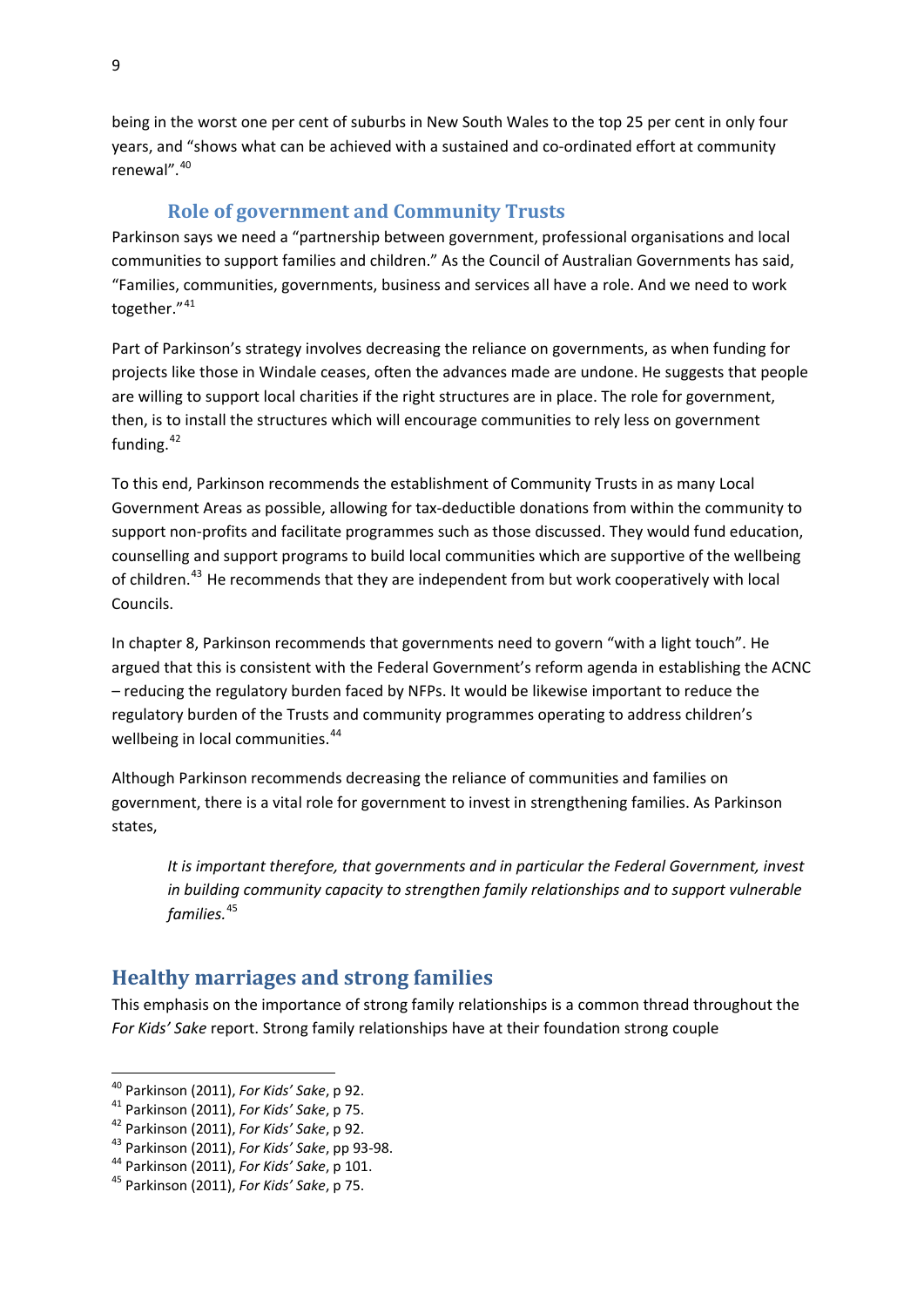relationships, and marriages are the strongest couple relationships. As discussed below, cohabitation outside of marriage does not result in the same kind of strong relationship or positive outcomes for children.

In Chapter 4 of the report, $46$  Professor Parkinson links the growth in the "fragility of Australian families" – including divorce, family breakdown, children being born to unmarried couples, and single parenthood (and single motherhood in particular) – to the poor wellbeing of children. This comes after a lengthy discussion in Chapter  $3^{47}$  $3^{47}$  $3^{47}$  about the effects of parental separation on children. Family conflict, geographical distance between children and parents, new male partners of mothers, and the stresses of single parenthood all contribute to poor wellbeing outcomes.

Parkinson cites research which establishes the importance of "married, two-parent families"<sup>[48](#page-9-2)</sup> and says that "the overwhelming evidence from research is that children do best in two-parent married families".[49](#page-9-3) He says further:

*children do best of all growing up with two happily married biological parents, and so the focus in terms of children's wellbeing needs to be not only on preventing family breakdown but on promoting healthier, safer and less conflicted relationships among parents.*[50](#page-9-4)

He cites evidence from Professor Susan Brown, who states that

*Children residing in two‐biological‐parent married families tend to enjoy better outcomes than do their counterparts raised in other family forms... Children living with two biological married parents experience better educational, social, cognitive, and behavioral outcomes than do other children, on average.*[51](#page-9-5)

Further, he cites Professor Paul Amato, who said in 2010:

*Research clearly demonstrates that children growing up with two continuously married parents are less likely than other children to experience a wide range of cognitive, emotional, and social problems, not only during childhood, but also in adulthood. Although it is not possible to demonstrate that family structure is the cause of these differences, studies that have used a variety of sophisticated statistical methods, including controls for genetic factors, suggest that this is the case*. [52](#page-9-6)

This is backed up by other research. Anderson Moore, Jekielek, and Emig, in a study conducted for the American research centre Child Trends, agree that "[r]esearch findings linking family structure and parents' marital status with children's well-being are very consistent".<sup>[53](#page-9-7)</sup> They further state:

<span id="page-9-1"></span>

<span id="page-9-2"></span>

<span id="page-9-3"></span>

<span id="page-9-5"></span><span id="page-9-4"></span>

<span id="page-9-0"></span><sup>&</sup>lt;sup>46</sup> Parkinson (2011), *For Kids' Sake*, Ch 4: Australia's Fragile Families, pp 62-68.<br><sup>47</sup> Parkinson (2011), *For Kids' Sake*, Ch 3: Family Stability and Children's Wellbeing, pp 45-61.<br><sup>48</sup> Parkinson (2011), *For Kids' of Marriage and Family* 1059‐1077, 1062 (references omitted), cited in Parkinson (2011), *For Kids' Sake*, p 48. Emphasis added. <sup>52</sup> Professor Paul Amato (2010), 'Research on Divorce: Continuing trends and new developments) <sup>72</sup> *Journal of*

<span id="page-9-6"></span>Marriage and Family 650-666, 653, cited in Parkinson (2011), For Kids' Sake, p 49. Emphasis added.<br><sup>53</sup> Anderson Moore. Jekielek, and Emig (June, 2002), Marriage from a Child's Perspective, p 1.

<span id="page-9-7"></span>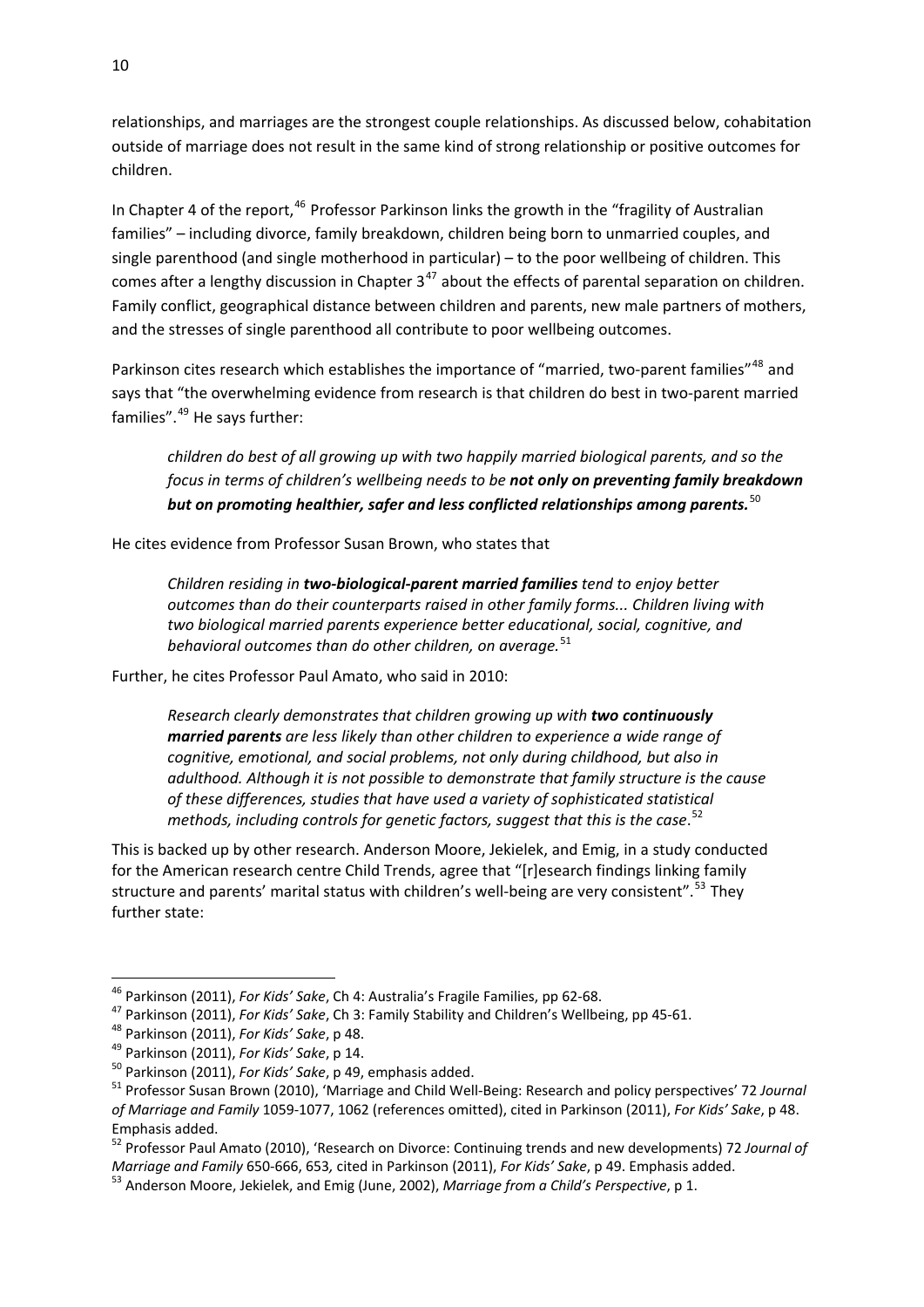*it is not simply the presence of two parents, as some have assumed, but the presence of* **two biological parents** *that seems to support children's development*. [54](#page-10-0)

The importance of marriage is recognised by the UK think tank the Centre for Social Justice (CSJ). In a 2012 article titled "It Is Time to Back Marriage" it argued that the "most significant driver of social instability and poverty" is family breakdown.<sup>[55](#page-10-1)</sup> It said family breakdown, "fuelled by cultural and economic barriers to marriage", is a "national emergency".<sup>[56](#page-10-2)</sup>

Supporting this statement the article cited a range of studies showing that:

- those who grow up in lone parent of broken families are between three to six times more likely to suffer serious abuse;
- children who are "on the 'at-risk' register are eight times more likely to be living with a natural mother and 'father substitute';
- Children with separated, single or stepparents are 50 per cent more likely to fail at school, have low esteem, struggle with peer relationships and have behavioural difficulties, anxieties, or depression;
- Children in households with unrelated adults were nearly 50 times as likely to die of inflicted injuries than those with two biological parents;
- Parental separation is the biggest driver into child poverty by a large margin.
- Less than 10 per cent of married parents split by the time a child is five compared with more than a third of those who are not married;
- 97 per cent of all couples who are still together by the time their child is 15 are married;
- Children of married parents are more likely to achieve at school and less likely to use drink and drugs or get involved in delinquent or offending behaviour.<sup>[57](#page-10-3)</sup>

As the CSJ says:

*family policy that targets the devastating breakdown and chaos which damages children's opportunities and life chances should be the foundation on which we build a socially just society.*[58](#page-10-4)

The importance of marriage for child wellbeing, then, cannot be ignored. Social scientists agree that the evidence clearly supports the argument that children are best off living in a family headed by both their biological parents in a marriage. Of course, marriages can fail and can involve conflict, hence the importance of family support programmes discussed above. But approaching child protection policy without a strong emphasis on healthy marriage as a preventative measure will result only in more failure to reverse the trends of poor child wellbeing.

It was mentioned above that cohabitation does not provide the same security for children as marriage. As the research cited above by Professor Brown, Professor Amato, and Child Trends states, it is *married biological* parents, and not merely two parents or two cohabiting parents, who provide the most stable environment for children.

Professor Parkinson acknowledged this in his report. He states:

<span id="page-10-0"></span><sup>54</sup> Anderson Moore, Jekielek, and Emig (June, 2002), *Marriage from a Child's Perspective*, pp 1‐2. Emphasis in original.

<span id="page-10-1"></span><sup>55</sup> The Centre for Social Justice (2012), *It Is Time to Back Marriage*,

[http://www.centreforsocialjustice.org.uk/client/media/It%20is%20time%20to%20back%20marriage%2016%2](http://www.centreforsocialjustice.org.uk/client/media/It%20is%20time%20to%20back%20marriage%2016%2002%2012.pdf)

<span id="page-10-2"></span> $\frac{0.02\%2012.pdf}{56}$  p 1.<br>
<sup>56</sup> The Centre for Social Justice (2012), *It Is Time to Back Marriage*, p 2.<br>
<sup>57</sup> The Centre for Social Justice (2012), *It Is Time to Back Marriage*, pp 3-4.<br>
<sup>58</sup> The Centre for Social Just

<span id="page-10-4"></span><span id="page-10-3"></span>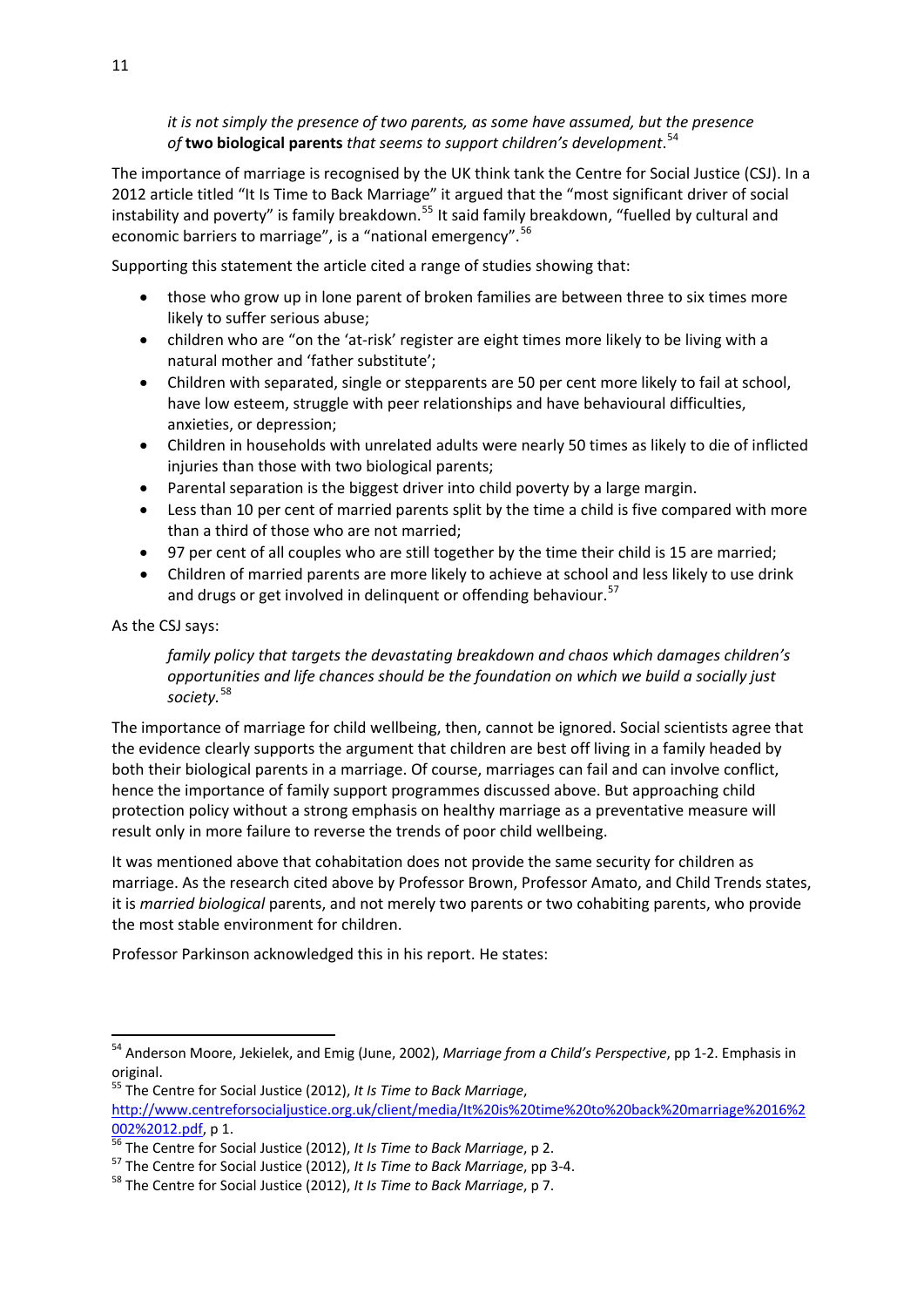<span id="page-11-0"></span>*Cohabiting relationships are typically quite short‐term. The evidence from Australia is consistent with the evidence from many other parts of the world that de facto relationships break down at a very much faster rate than do marriages*. [59](#page-11-1)

He cites research from the Australian Institute of Family Studies showing that, for couples who began cohabiting between the 1970s and the mid 1990s, most would either marry or break up. After five years the break-up rate for cohabiting couples was four times higher than for married couples.<sup>[60](#page-11-2)</sup> Referring to an analysis of the longitudinal Household Income and Labour Dynamics in Australia study, Parkinson found that:

*The odds of a de facto couple with children breaking up was more than seven times as high as a married couple who had not lived together before marriage, and more than four times as high as those who had lived together but went on to marry*. [61](#page-11-3)

This emphasises the importance of not only promoting healthy relationships but of encouraging the commitment of marriage. The programmes discussed above should of course be available to all couples and expectant parents who choose to benefit from them, and support and counsel should be non-discriminatory. This should go without saying. However, to the greatest extent possible couples should be encouraged, whether through education programmes or government policy, to consider the benefits of committing to a marriage, especially before making the decision to have children.

## **Conclusion**

This submission has demonstrated that the best outcomes for children are achieved when a child's biological parents remain in committed, stable, and loving relationships. What has not been tried in the plethora of recommendations emanating from inquiry after inquiry into the crisis in child protection is a policy approach aimed at encouraging marriage and couple relationships.

Even an incremental improvement in the breakdown of relationships would deliver big improvements in child wellbeing and big cost savings for government.

Any outcome of this inquiry which does not place a strong priority on encouraging marriage and committed couple relationships will likely result in little or no improvement.

Political correctness should not prevent a new focus on the earliest of early intervention strategies – that of strengthening children's parents' relationships long before he or she is born.

Please see ACL's recommendations below.

Yours faithfully

/ Deanis

Wendy Francis ACL Queensland Director

<span id="page-11-1"></span><sup>&</sup>lt;sup>59</sup> Parkinson (2011), For Kids' Sake, p 65.

<span id="page-11-2"></span><sup>59</sup> Parkinson (2011), *For Kids' Sake*, <sup>p</sup> 65. <sup>60</sup> Parkinson (2011), *For Kids' Sake*, <sup>p</sup> 65. <sup>61</sup> Parkinson (2011), *For Kids' Sake*, <sup>p</sup> 66.

<span id="page-11-3"></span>